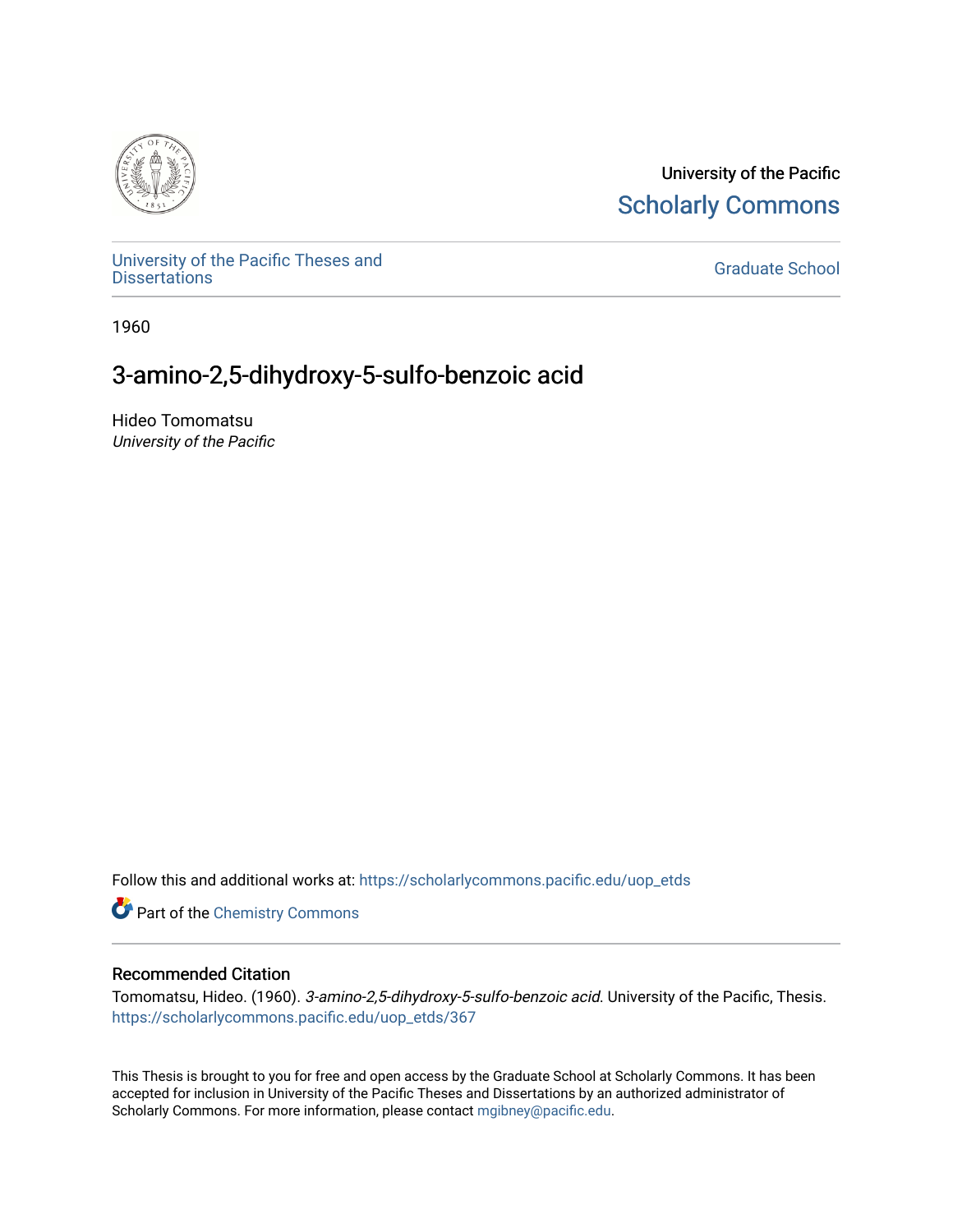3-AMINO-2,5-DIHYDROXY-5-SULFO-BENZOIC ACID

1. 1. 计传输 计调整器

- PROF 4 3 9844. - 1

The and also changed in {

A THESIS

 $\gamma \geq 0$  as  $\gamma \geq 0$ 

PRESENTED TO

THE FACULTY OF THE DEPARTMENT OF CHEMISTRY

COLLEGE OF THE PACIFIC

IN PARTIAL FULFILLMENT OF THE REQUIREMENTS FOR THE DEGREE MASTER OF SCIENCE

> $b\bar{y}$ HIDEO TOMOMATSU **JULY 1960**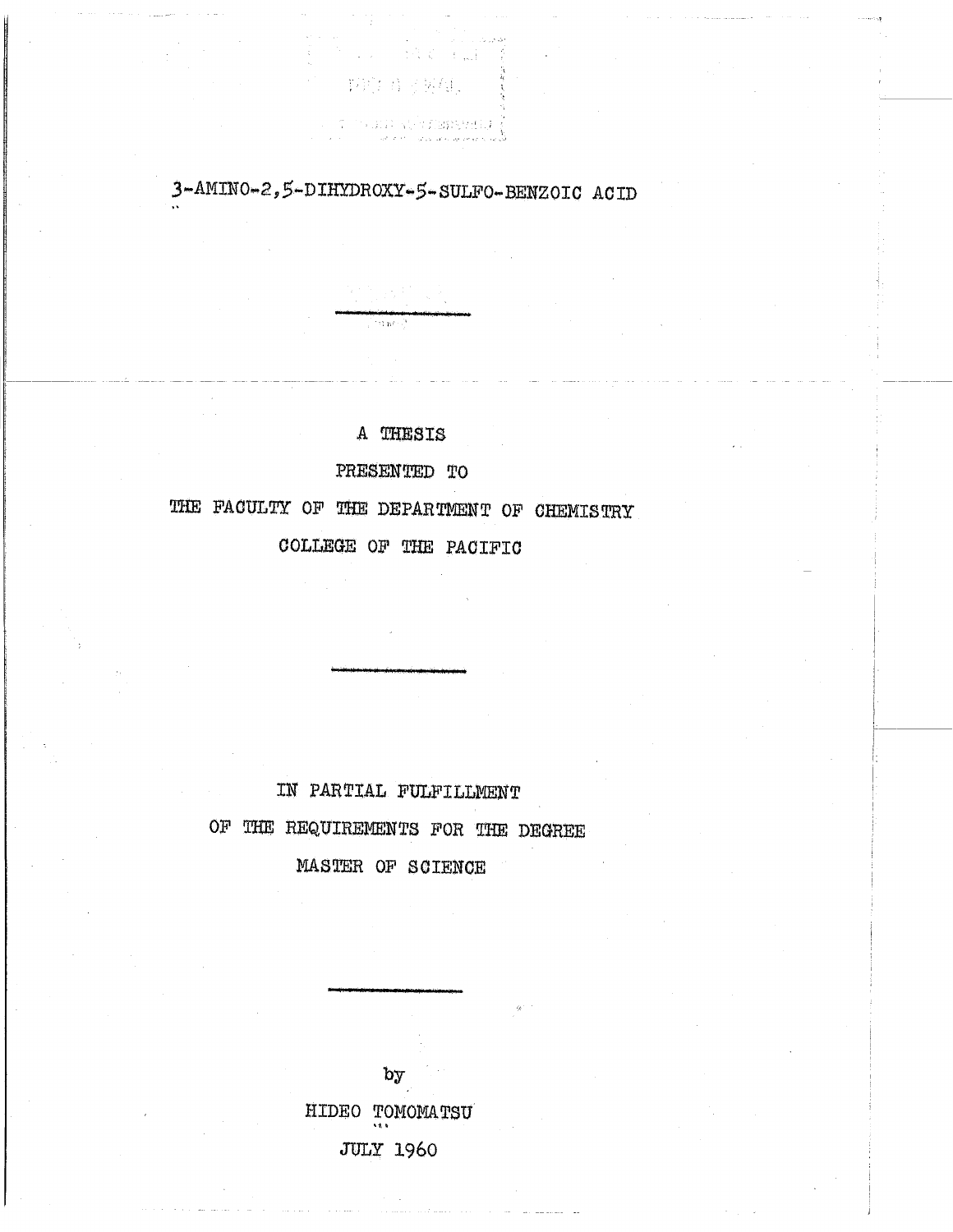## ACKNOWLEDGEMENT

 $\sqrt{2} \, \epsilon_{\rm max}$ 

The author wishes to express his sincere thanks to Dr. Emerson Cobb for his assistance and to Dr. W.H. Wadman For his practical direction of this study.

> i ļ.

The author is also indebted to Mr. Ron Stump and Mr. Clark Newcomb for their help in laboratory work.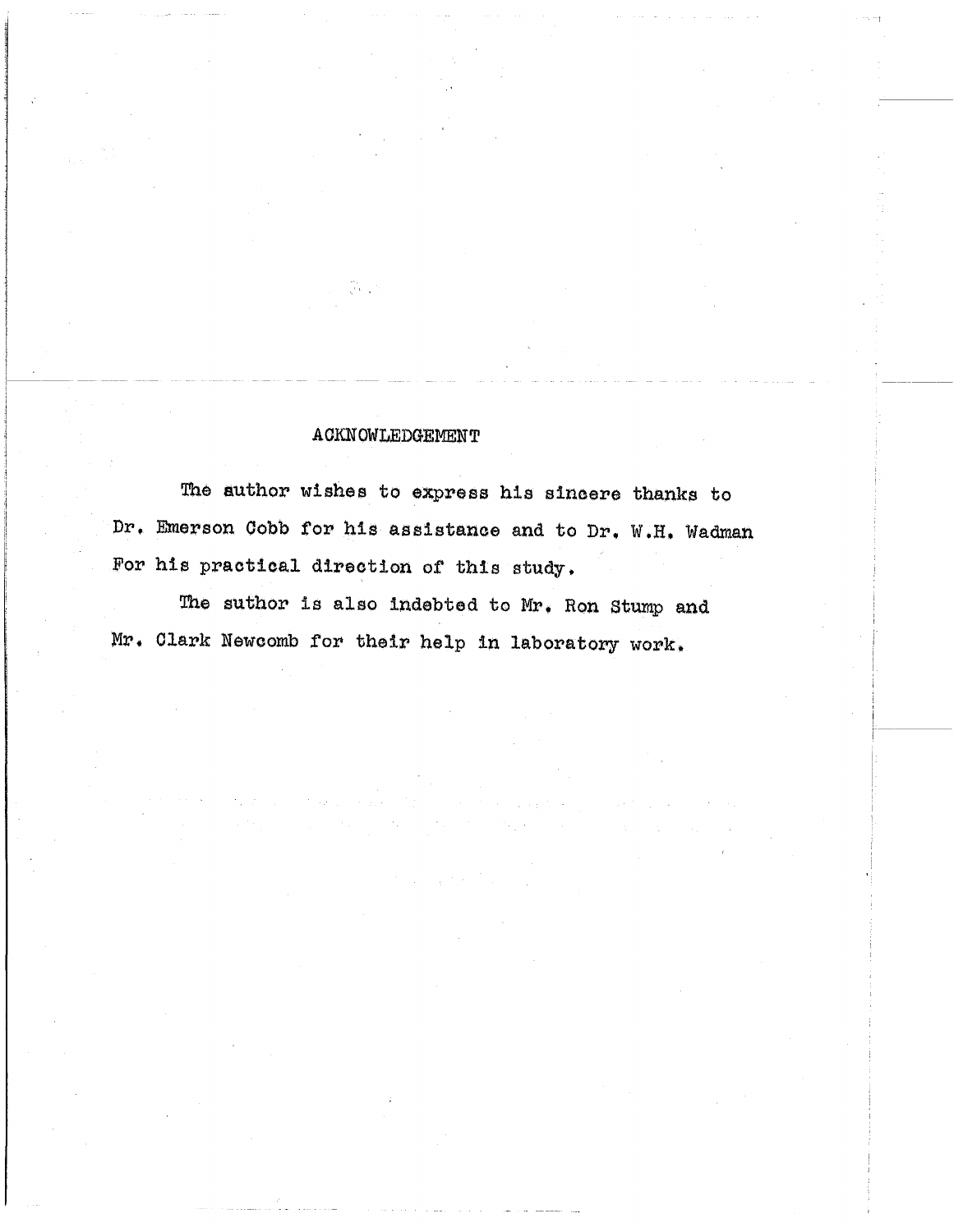## TABLE OF CONTENTS

| CHAPTER                                                                                                        |  |
|----------------------------------------------------------------------------------------------------------------|--|
|                                                                                                                |  |
|                                                                                                                |  |
|                                                                                                                |  |
| a sa mga kalawang pangalang na kalawang sa kalawang sa mga kalawang ng mga kalawang nagsigitang ng mga kalawan |  |
|                                                                                                                |  |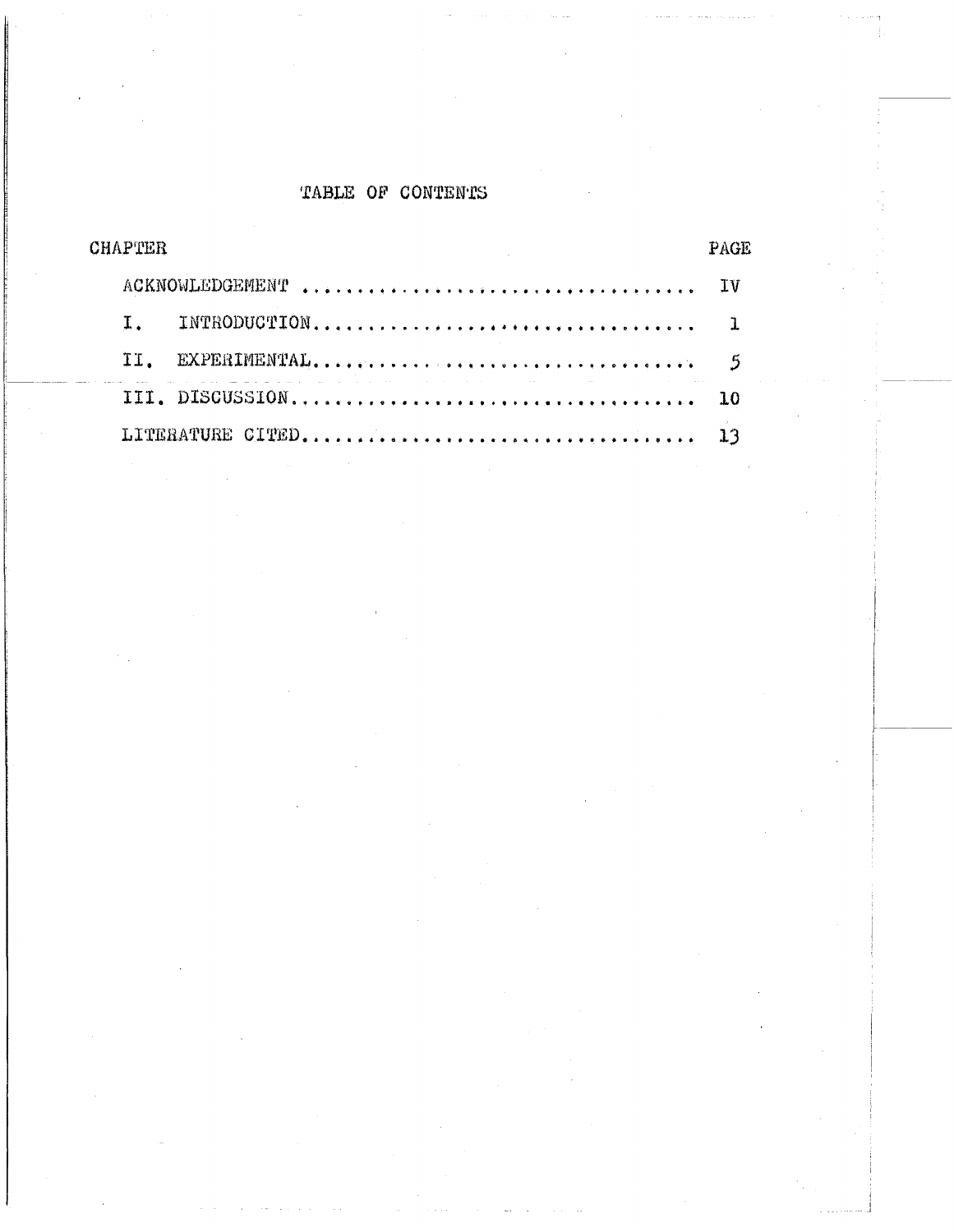### CHAPTER I

#### **INTRODUCTION**

It seems possible that efforts to discover essential chemical differences which might exist between normal and malignant cells will eventually reveal the secret of cancer and thereby lead to new approaches to safer and more selective chemotherapy.

From this standpoint, one may consider the observation in 1957 by Rall et al  $(1)$ .  $(2)$  that after injection of tetracycline the compound appeared in tumor tissue, and persisted in it for as long as twenty one days following injection. while it could not be detected in normal tissue after twenty four hours.

One objective of this study is to find that part of this molecule that causes it to concentrate in the tumor and thence make a smaller size sompound which has similar concentration characteristics to tumor as tetracycline. For this purpose, an attempt was made in this study to synthesize the right side ring of Chlorotetracycline, the structure of which is shown below.



Chlorotetracycline  $cH_3$   $\sim$   $\mu$   $cH_3$ oΗ CONH, нó

right side ring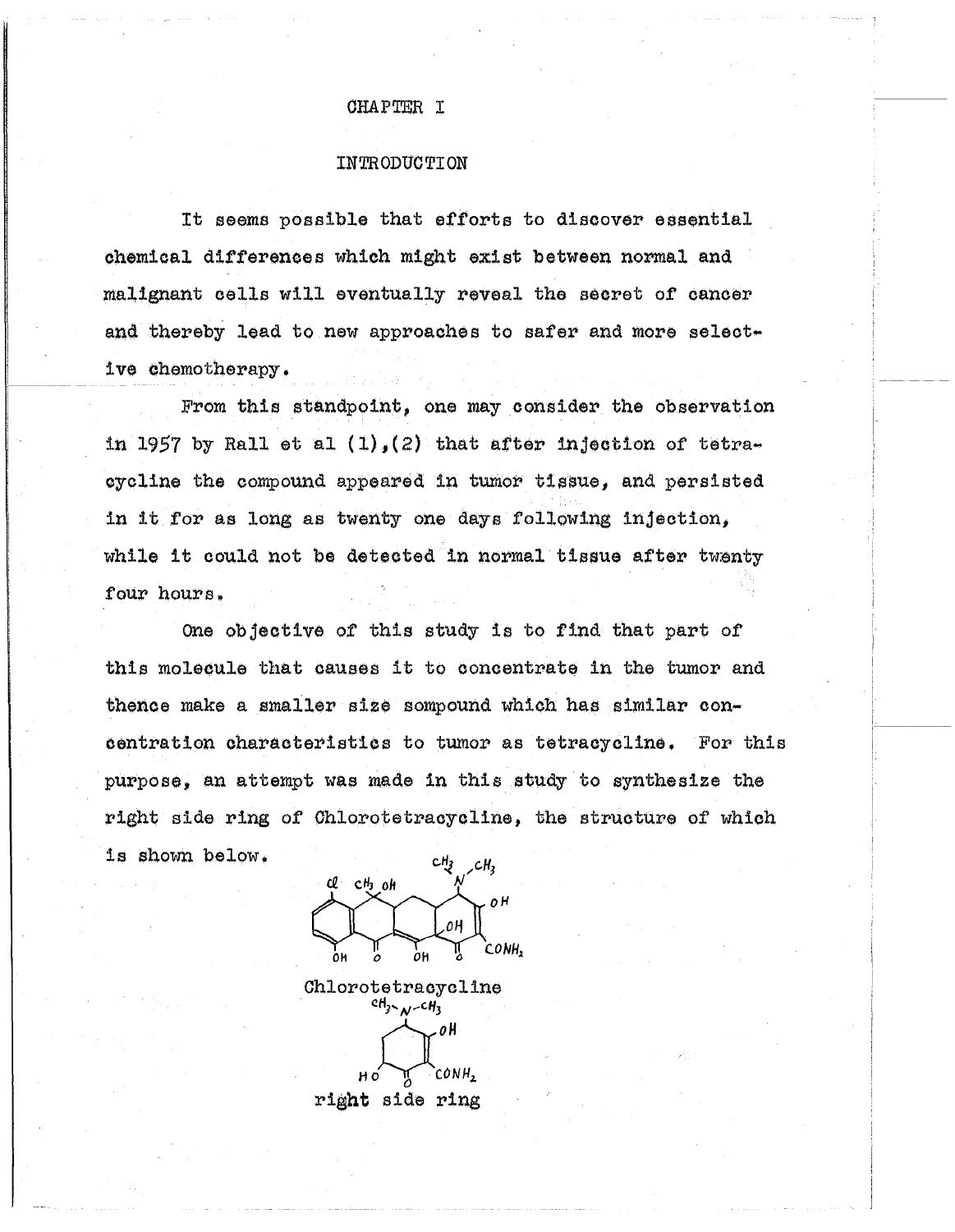After a comprehensive literature survey, the following synthetic procedure was devised to synthesize the right side ring compound.

### First Step

As a starting material, gentisic acid  $(3)$ ,  $(4)$ ,  $(5)$ ,  $(6)$ was selected, which according to the literature (7), by low temperature nitration in absolute ether may be converted to 3-nitro-gentisic acid  $(7)$ ,  $(8)$ ,  $(9)$ , as is shown in the follow-

ing formula.  $\begin{CD} \begin{array}{ccc}\n\text{cooth} & & \text{HNO}_3 \\
\text{in either} & & \text{HNO}_2\n\end{array}\n\end{CD}$  $COOH$ 

### Second Step

3-Nitrogentisic acid was scheduled to be reduced by the Piria reaction  $(10)$ ,  $(11)$ ,  $(12)$  as follows:

 $\frac{NQ_2}{NQ}$ <sup>OH</sup>  $\frac{Pin(a \text{ Reaction}}{NaH5Q_2} \rightarrow \text{HO}$ 

It may be well to mention here that when this process was chosen, attention was paid to the fact that an aromatic nitro compound which has a hydroxy or a carboxy group usually gives good results in the Piria reaction (11).

#### Third Step

The Sulfonic group was scheduled to be replaced by a hydroxy group by means of alkali fusion:

 $\mu B$ <br> $\mu D$  cool alkeli Fusion  $\rightarrow$   $\mu \rightarrow 0$ <br> $\rightarrow$  cool

-2-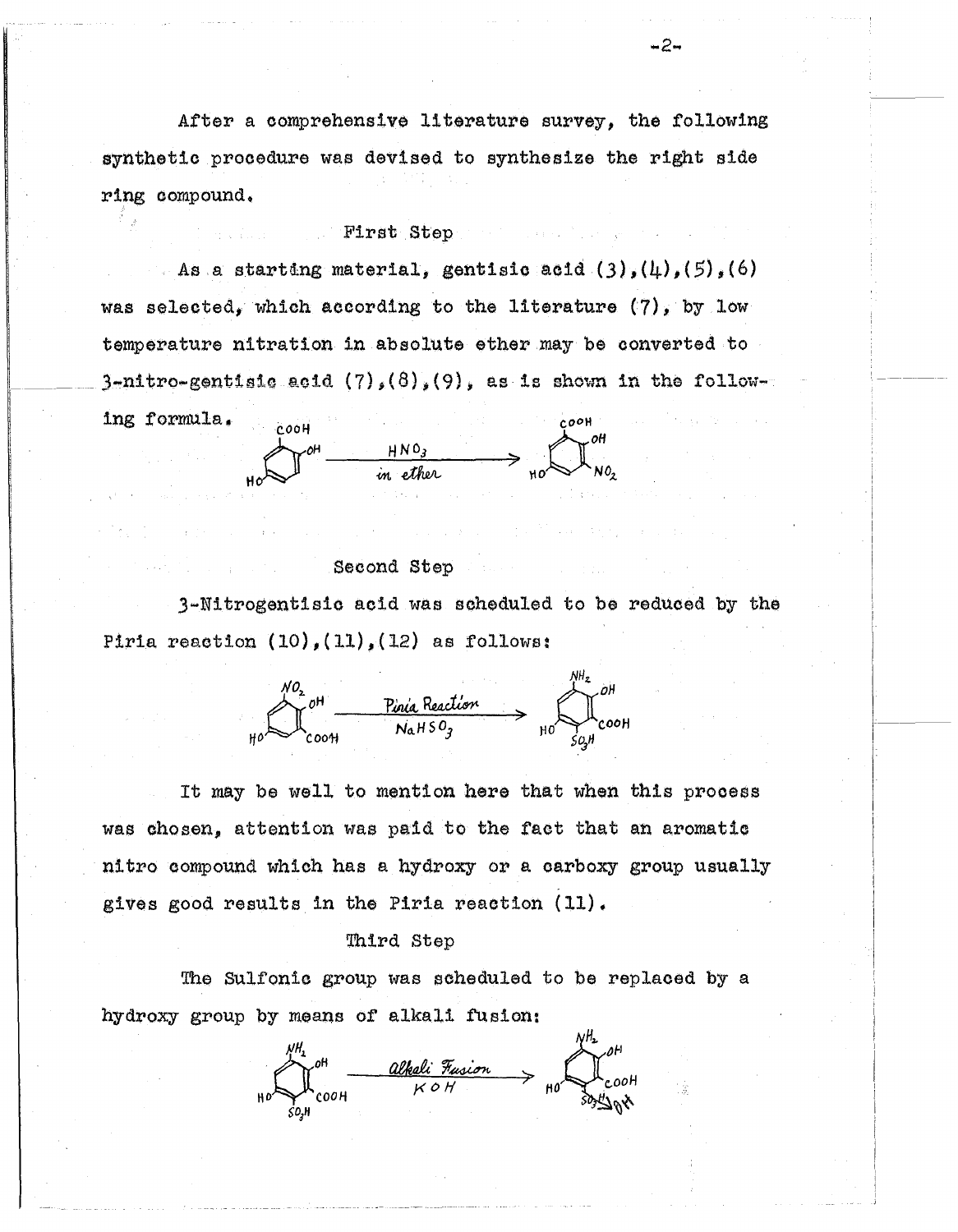

Sixth Step

The methyl or ethyl ester might then be formed as



Seventh Step

According to Richter (13), resorcinol may be thus reduced.

 $Q^{OH}$   $\longrightarrow$   $\frac{NaHg}{CO_2}$   $Q^{OH}$ 

With this as precedent, the same condition was expected to give the following result:

- 3−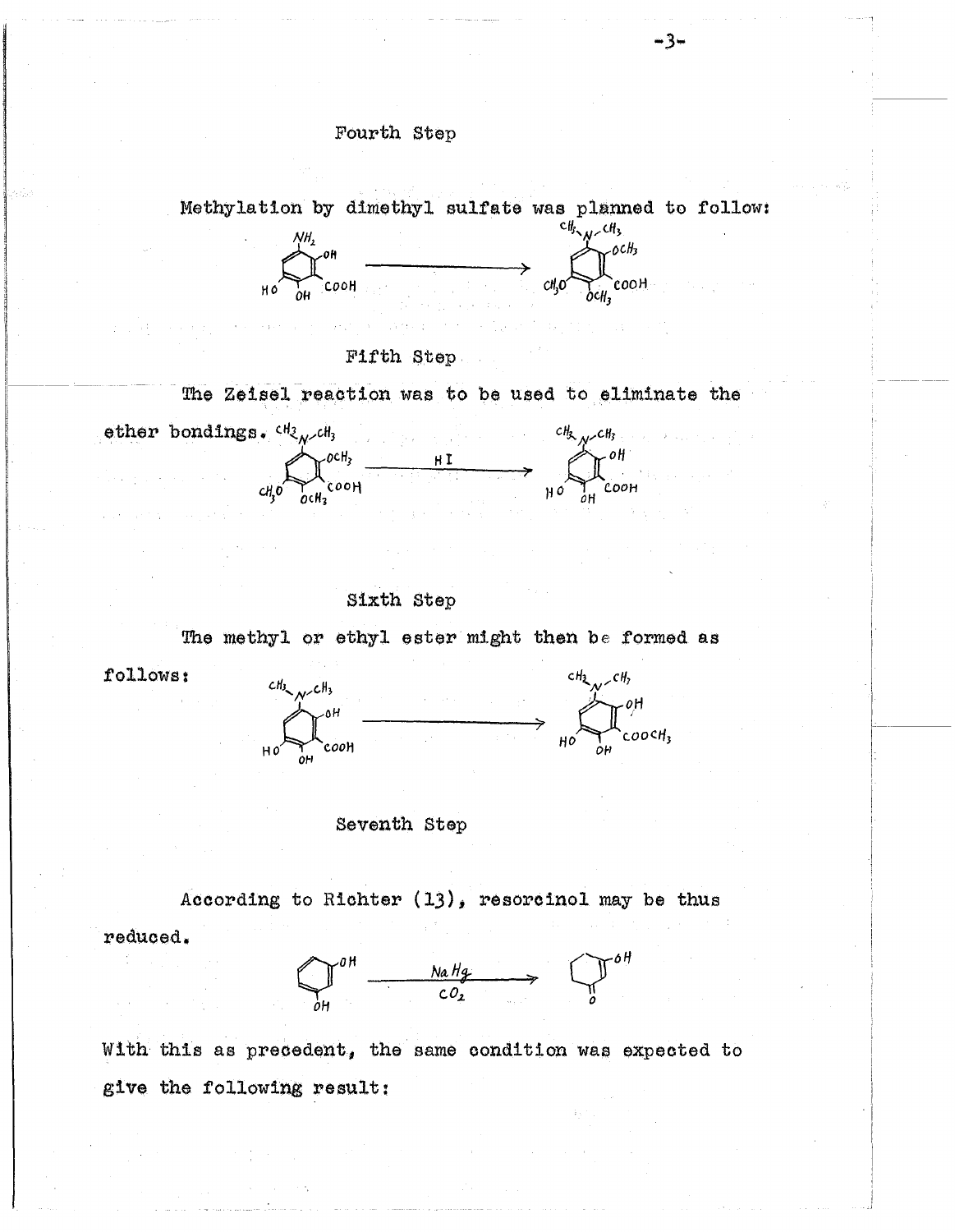

## Eighth Step

As the final step, ammonolysis was planned as follows:  $\begin{array}{ccccc}\n\text{Cl}_{3}\rightarrow\text{C}^{CH}_{3} & & & & \\
\text{Cl}_{3}\rightarrow\text{C}^{CH}_{3} & & & \\
\text{H}_{0}\rightarrow\text{C}^{CH}_{3} & & & \\
\end{array}$ 

Though it was not experimentally pursued in this study, it may be worthwhile to describe here another possible way to reach the product of the third step.

Starting from  $2, 3, 6$ +trihydroxy benzoic acid (14), (15),  $(16)$ ,  $(17)$ , we nitrate as follows:



This reaction may then be followed by a reduction reaction:



For this reduction there are literature precedents  $(18)$ ,  $(19)$ as is shown by the following reaction:



سلہ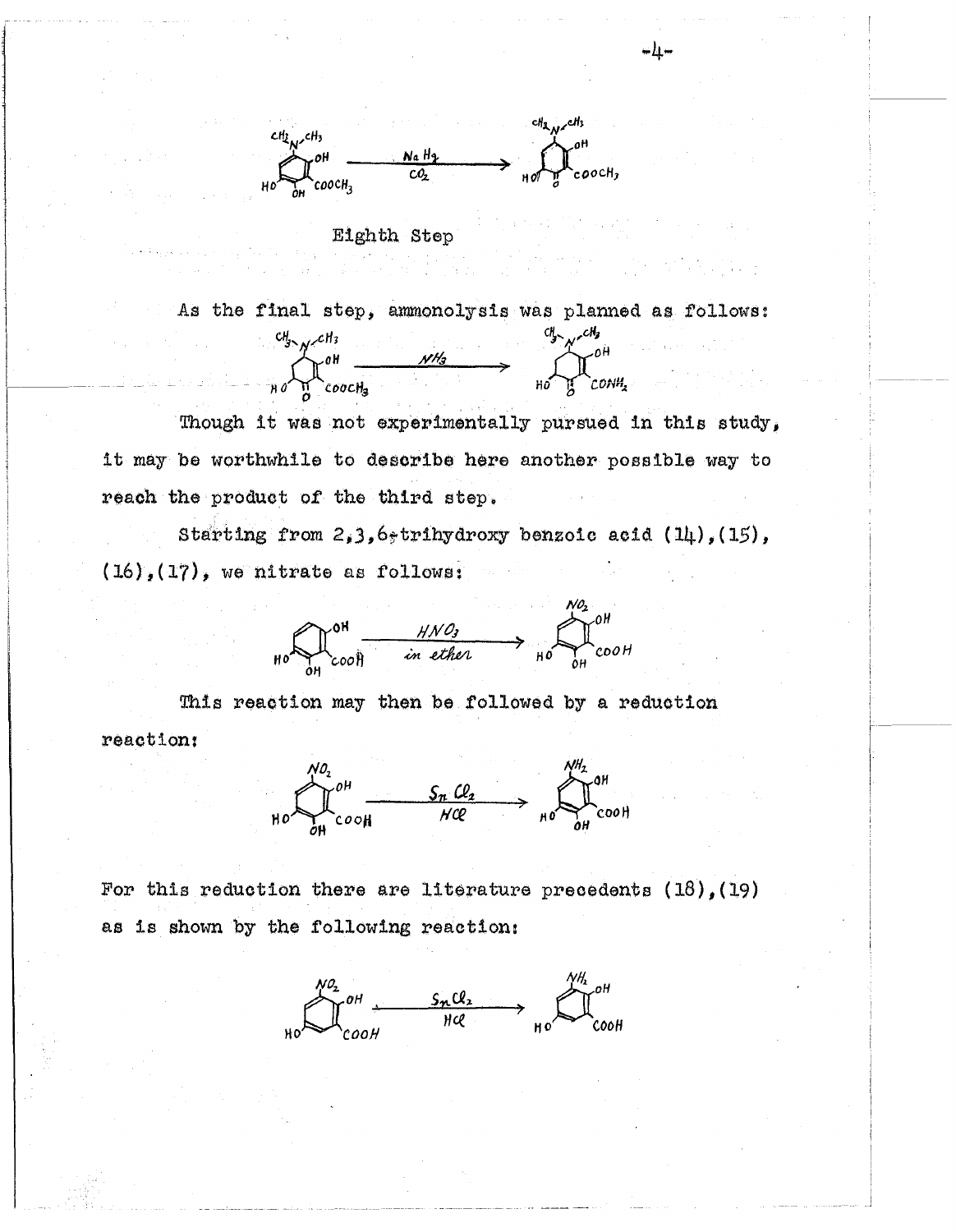### CHAPTER II

خواجد

#### $EXPERIMEN TAL$

First Step;

 $r_{\rm i}$  .

Synthesis of 3-Nitrogentisic acid from Gentisic acid.

This reaction is based on the procedure of Klemenc  $(9)$ , however, it must be noted here that as the exact method described in the literature (9) did not give a sufficient yield of the 3-nitrogentisic acid, and so a considerably modified process, as described below, was finally employed.

2.0 grams of gentisic acid (purchased from Eastman Kodak Chemical Company, observed  $m.p.$  196-197°C) and  $25$  ml. of absolute ether were placed in a 100 ml. four necked reaction flask equipped with a mechanical stirrer,  $100^{\circ}$ C thermometer, a reflux condenser fitted with a calcium chloride tube and also a 100 ml. dropping funnel similarly fitted with a drying tube. After the mixture formed a clear solution. 1.2 grams of nitric acid (sp.g.  $1.42$ ) was added dropwise with vigorous stirring at  $25^{\circ}$ C. After about  $2/3$  of the nitric acid was. added, the temperature rose to about  $30^{\circ}$ C, then the dropping was momentarily stopped and the reaction vessle was cooled by ice water to 25°C and the addition of the acid completed under 30°C. The total addition of the nitric acid required some four minutes. After the addition of the nitric acid, the vigorous stirring was continued a further four minutes until some tarlike brown material began to adhere to the wall of the reaction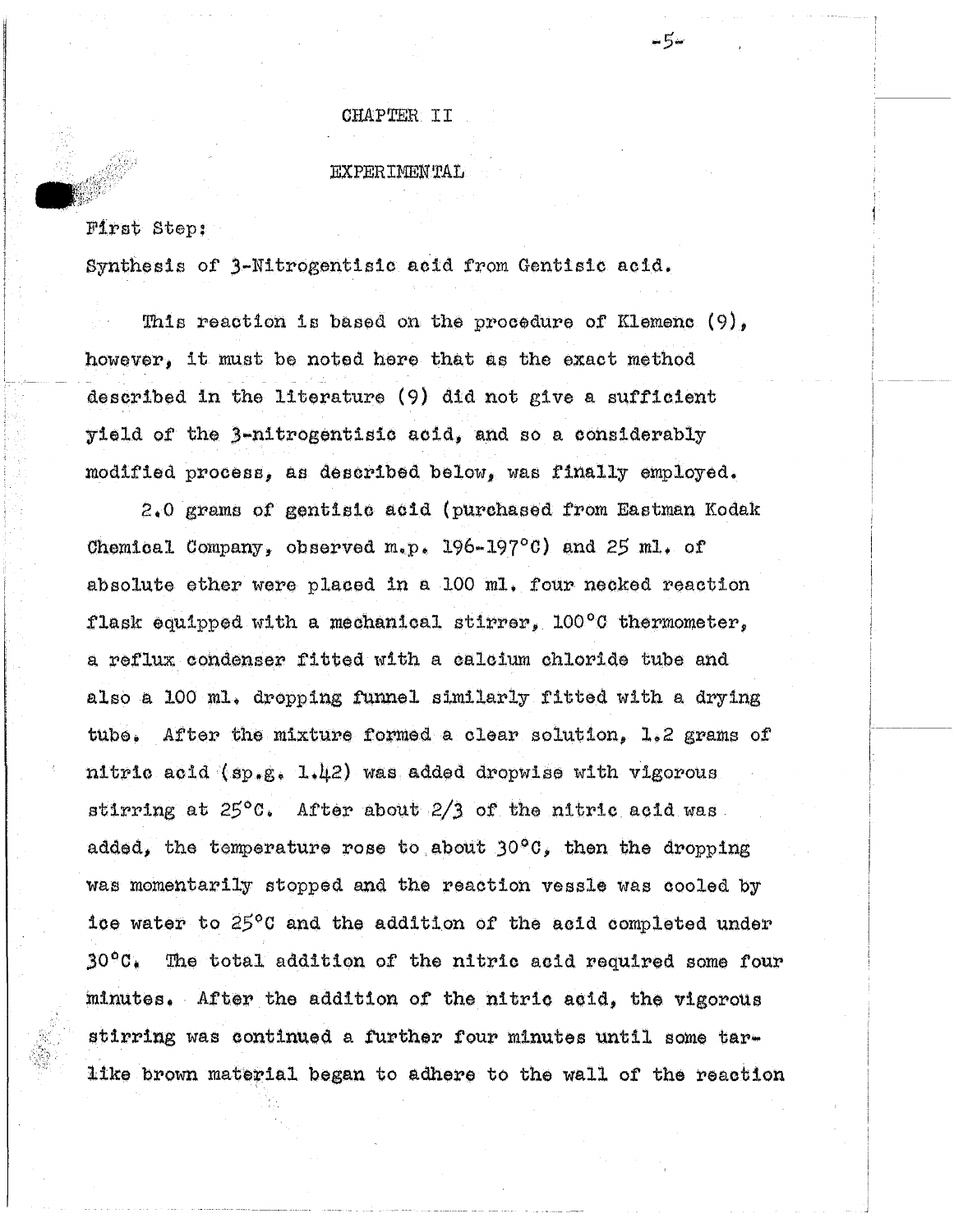and after half a minute further stirring. the mixture was transferred to a 250 ml. separatory funnel. The separation of the ether phase from the mixture was helped greatly by locating the few small bubbles which occur between the water and ether phases.

⊷6⊶

The ether solution was transferred to a 50 ml. round bottom flask, and by washing with 40°C water followed by suction, it was dryed to a brown material admixed with a yellow component.

This powder was thoroughly triturated with 20 ml. of water while held at 0°C. This treatment was followed by suction filteration using a small Hirsh funnel, and the residue was washed twice by 0.5 ml. of cold water and dried in a vaccum desiccator.

The product was a fine yellow powder of  $m_{*}p_{*}$ , 228.5230°C (literature (9) value:  $230^{\circ}0$ . The yield was 0.57 gram, or 21.5% theoretical.

### Second Step:

Synthesis of 3-Amino-2,5-dihydroxy-6-sulfo benzoic acid from 3-Nitrogentisic acid

This reaction is principally founded upon the general procedure for the Piria reactions described by Hunter (11).

1.5 grams of 3-nitrogentisic acid was placed in a 50 ml. beaker and 15.5 ml. of 2.5 M NaHSOaHin aqueous solution was added and, while stirring with a glass rod, 1.14 ml. of 5 N NaOH aqueous solution was added and, also with stirring, a further addition of 9.5 ml. of distilled water followedl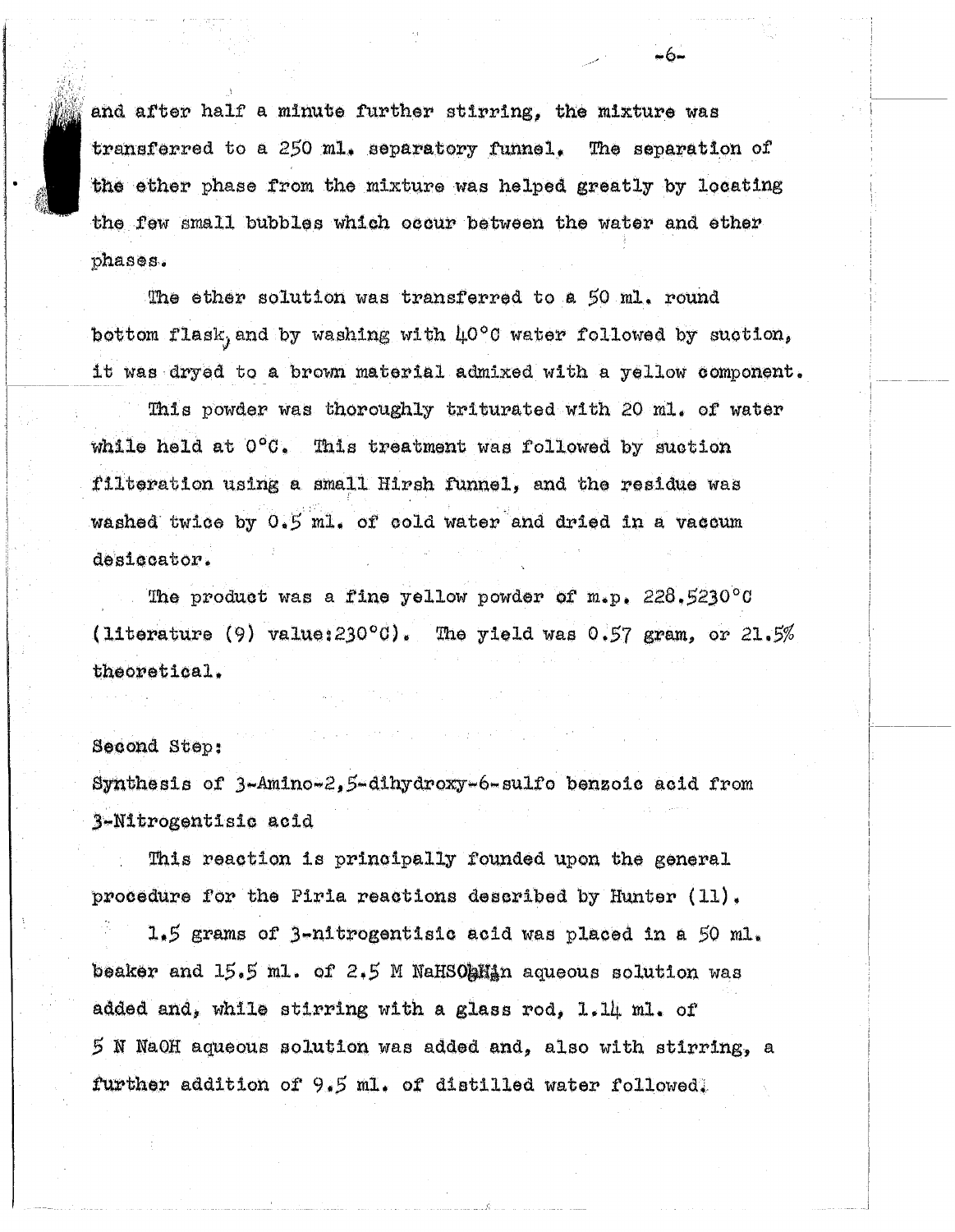The mixture was heated in a boiling water bath for one and three quarters hours, at which stage, the mixture became a transparent red solution and many small bubbles appeared; the solution was then boiled by direct flame for a further fifty minutes, and the solution became a transparent brown in color. During these heating processes care was paid to keep the volume constant by addition of distilled water. By evaporation on a water bath the solution was reduced to about half volume, at which stage a yellow precipitate appeared. By adding concentrated hydrocholric acid, the pH was brought down to 1.0 and the solution was further heated in a boiling water bath for two hours, again keeping the volume constant by adding distilled water. At this stage the yellow material changed color gradually to a greylsh white powder.

 $-7-$ 

After cooling this reaction mixture was filtered by suction and washed twice with 0.4 ml. of cold distilled water and dryed in a vaccum desiccator.

The product was a grayish white powder having the very high decomposition point of over  $360^{\circ}$ . The yield was 0.4 grams or  $18.5\%$  theoretical.

The recrystallization of this compound was carried out as follows:

0.5 gram of the above compound and 12 grams of distilled water were placed in a 50 ml. round bottom flask and heated to yield a transparent yellow solution.  $\mu$  ml. of concentrated HCl solution was then added and after decolorization with active carbon, the clear solution was concentrated under suction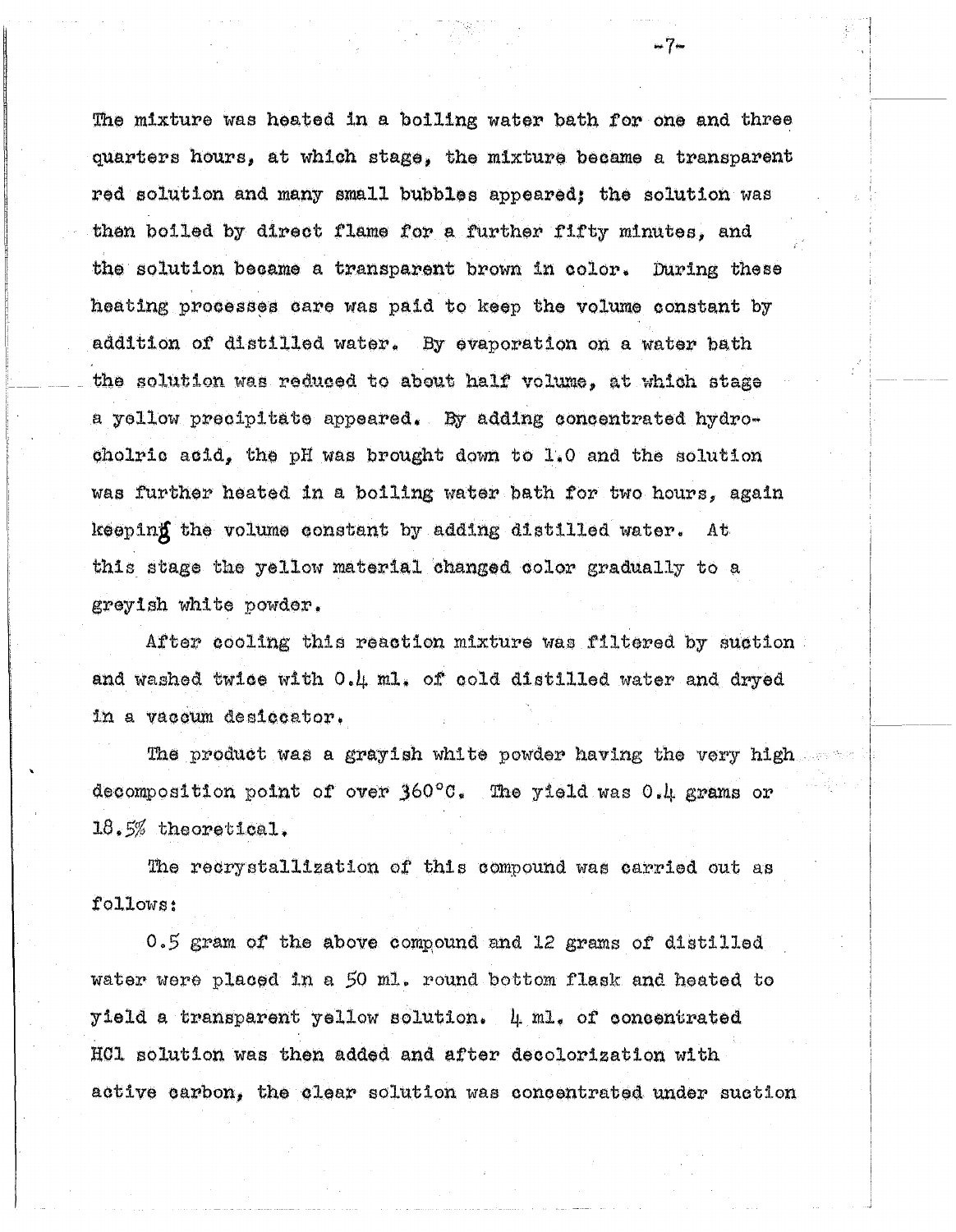in a 10°C water bath until small amounts of powder-like white crystals appeared in the solution. This solution was left in the refrigerator overnight and filtered by suction followed by washing with about 0.3 ml. of cold distilled water and dried in a vaccum desiccator. Yield was 0.3 gram, 60% theoretical.

This recrystallized product is a white powder-like material whose decomposition point is over  $360^{\circ}$ C. It is very soluble in alkaline solution, fairly soluble in neutral water, and soluble (but less soluble than in neutral water) in HCl solution. Tt. is almost insoluble in benzene, ether and acetone. An aqueous solution of this compound yields a bright blue color by the ferric chloride test. By ultra violet light, an alkaline solution of this compound shows a strong pale blue fluorescence, a neutral solution shows a pale greenish blue fluorescence but an acidic solution shows no fluorescence.

### Third Step:

Alkali Fusion of 3-Amino-2, 5-dihydroxy-6-sulfo benzoic acid

0.3 gram of 3-Amino-2,5-dihydroxy-6-sulfo benzoic acid was placed in a nickel crucible equipped with a 11d and together with  $1.8$  grams of KOH and  $0.15$  ml, of water, it was heated in a sand bath at 260-2800 for 1 hour and 25 minutes. After cooling. 10 ml.of distilled water was added to dissolve the mixture by means of a 6 per cent hydrochloric acid solution. The pH was adjusted to 7.0 and the solution filtered with suction to eliminate insoluble nickel compounds. The filtrate was then

 $-8-$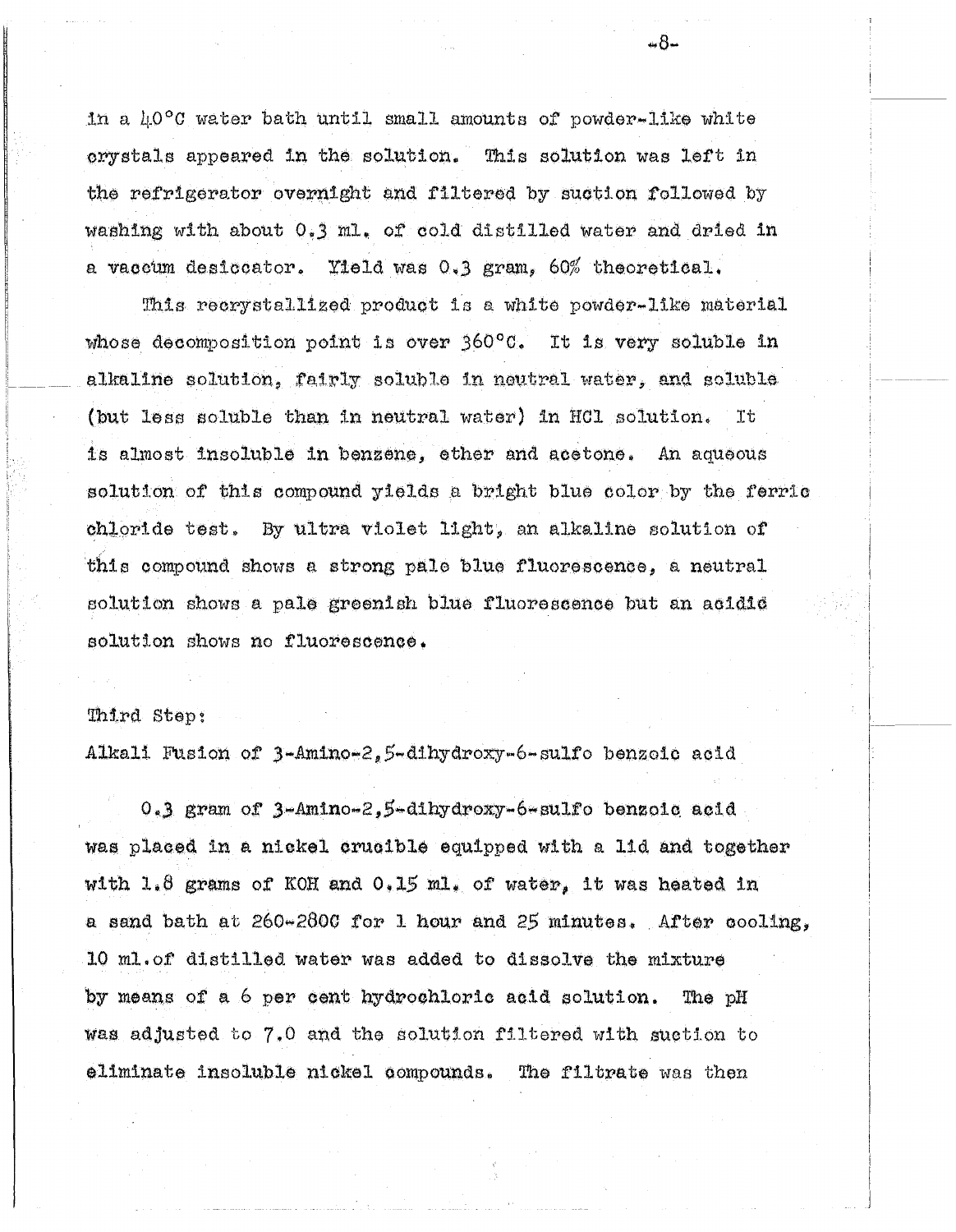further acidified with the hydrochloric acid solution to pH 1.0 and was left in the refrigerator overnight. The crystals which appeared were removed by suction filtration and after washing with a small amount of water, were dryed in a vaccum desiccator. Yield 0.13 gram, 54% theoretical.

 $-9 -$ 

By infra-red spectral analysis, this product was proven to be the same as the original  $3$ -amino- $2,5$ -dihydroxy-6-sulfo benzoic acid. It is clear from this result that these conditions for alkali fusion are simply not rigorous enough to accomplish the desired replacement of the sulfonyl by the hydroxyl group.

 $\label{eq:2} \mathcal{L}_{\mathcal{A}}(\mathbf{y}) = \mathcal{L}_{\mathcal{A}}(\mathbf{y}) = \mathcal{L}_{\mathcal{A}}(\mathbf{y})$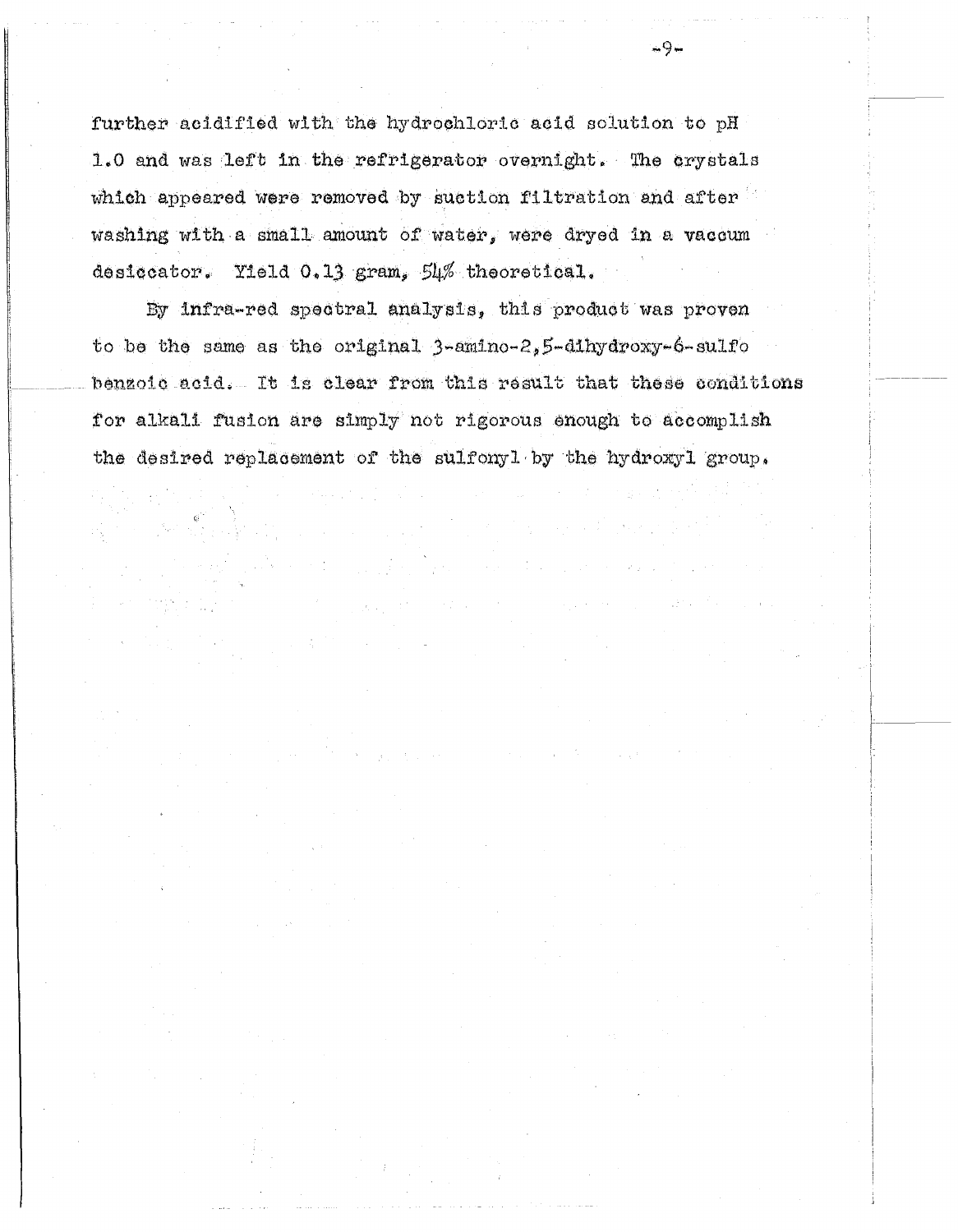# CHAPTER III DISCUSSION

Of all the foregoing compounds, only gentisic acid and 3-nitrogentisic acid are reported in the literature. (Literature surveys have been done in Beilsteins Handbuch der Organischen Chemie Hauptwerk, Erstes Erganzungswerk and other periodicals which are not covered by these two were checked through Chemical Abstracts.) Since the expected structure of the product of the Piria reaction is not described in the literature great care must be taken in assigning the precise structure. However, beside the elementary analysis and infra-red spectral analysis, the following considerations may support the presumption that our reaction has proceeded along the classic Piria lines and also the further presumption that the structure of the product is in fact 3-amino-2,5-dihydroxy-6-sulfo benzoic acid.

Let us compare the chemical characteristics of a related series of model compounds as in Table 1, This table presents the fact that the product of the Piria reaction is quite different from the other possible related compounds, in other words, it supports the probability of the cocurrence of the expected normal Piria reaction.

Secondly, 5-nitro salicylic acid is reported  $(20)$ ,  $(21)$ ,  $(22)$  to form 5-amino-2-hydroxy-3-sulfo benzoic acid by the action of sodium pisulfite (Piria reaction) as follows: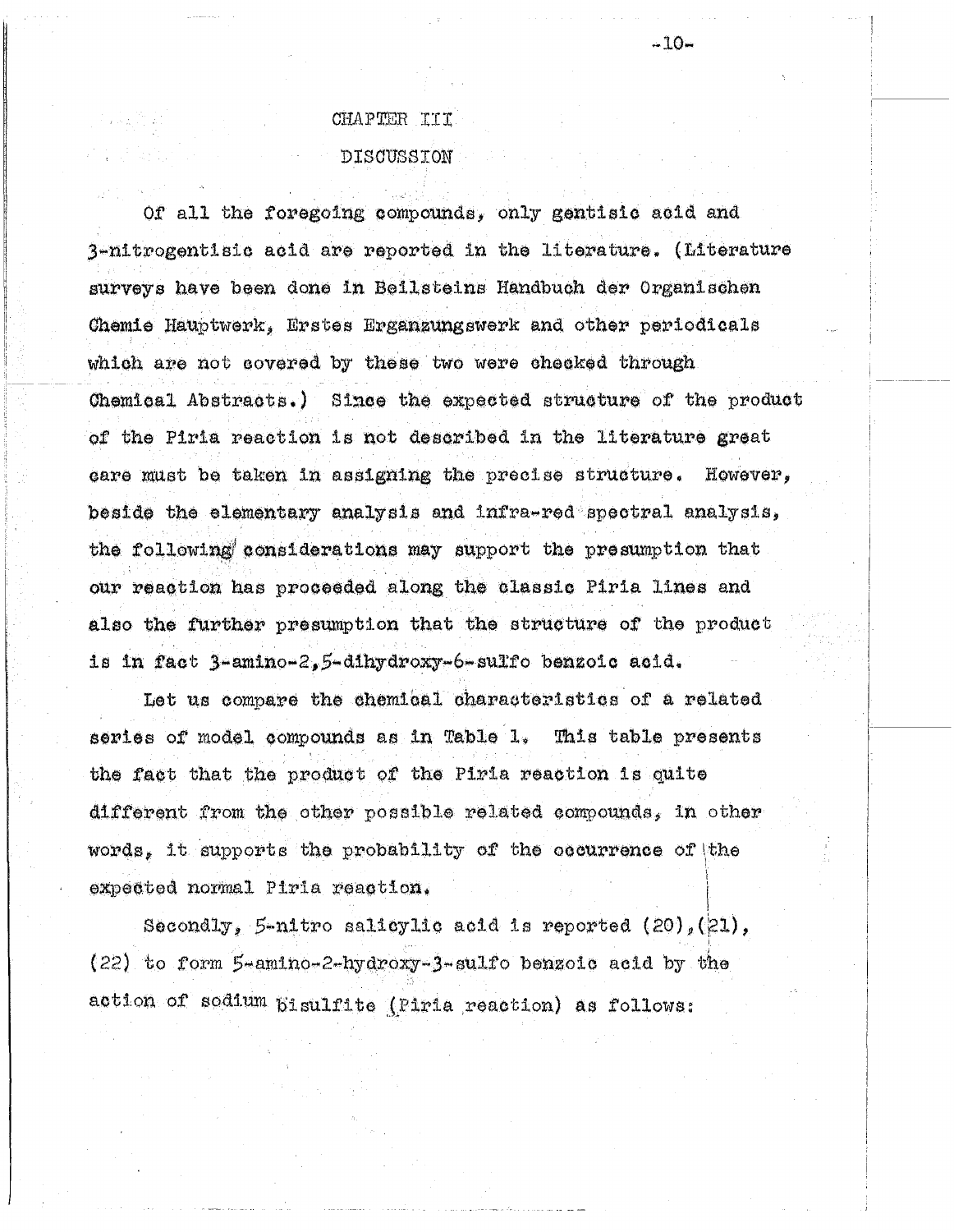# Figure I

 $\mathcal{O}(\frac{1}{2})$ 

|                                       | Appearance<br>оſ<br>crystal | $m_{\ast}p_{\ast}$                                   | Color<br>Change<br>by<br>FeCl, soln. | Color change<br>and fluorescence<br>by NaOH soln. |
|---------------------------------------|-----------------------------|------------------------------------------------------|--------------------------------------|---------------------------------------------------|
| Salicylic<br>acid                     |                             | $-$ white $-$ 157-159 $^{\circ}$ C                   | purple                               | brown-yellow                                      |
| Gentisic<br>acid                      | white                       | $199 - 200$ °C                                       | blue                                 | brown-yellow                                      |
| 3-Nitro<br>gentisic<br>acid           | yellow                      | $230°$ C                                             | brown                                | purple<br>(non-fluorescence)                      |
| 3-Amino<br>gentisic<br>acid           | white                       | $20\text{h}^{\circ}\text{C}$<br>$(\texttt{decomp.})$ | not described<br>in literature       | not described<br>in literature                    |
| Product<br>$-1n$<br>Piria<br>Reaction | white                       | above<br>360°0<br>(decomp.)                          | blue                                 | brown<br>water-blue<br>fluorescence)              |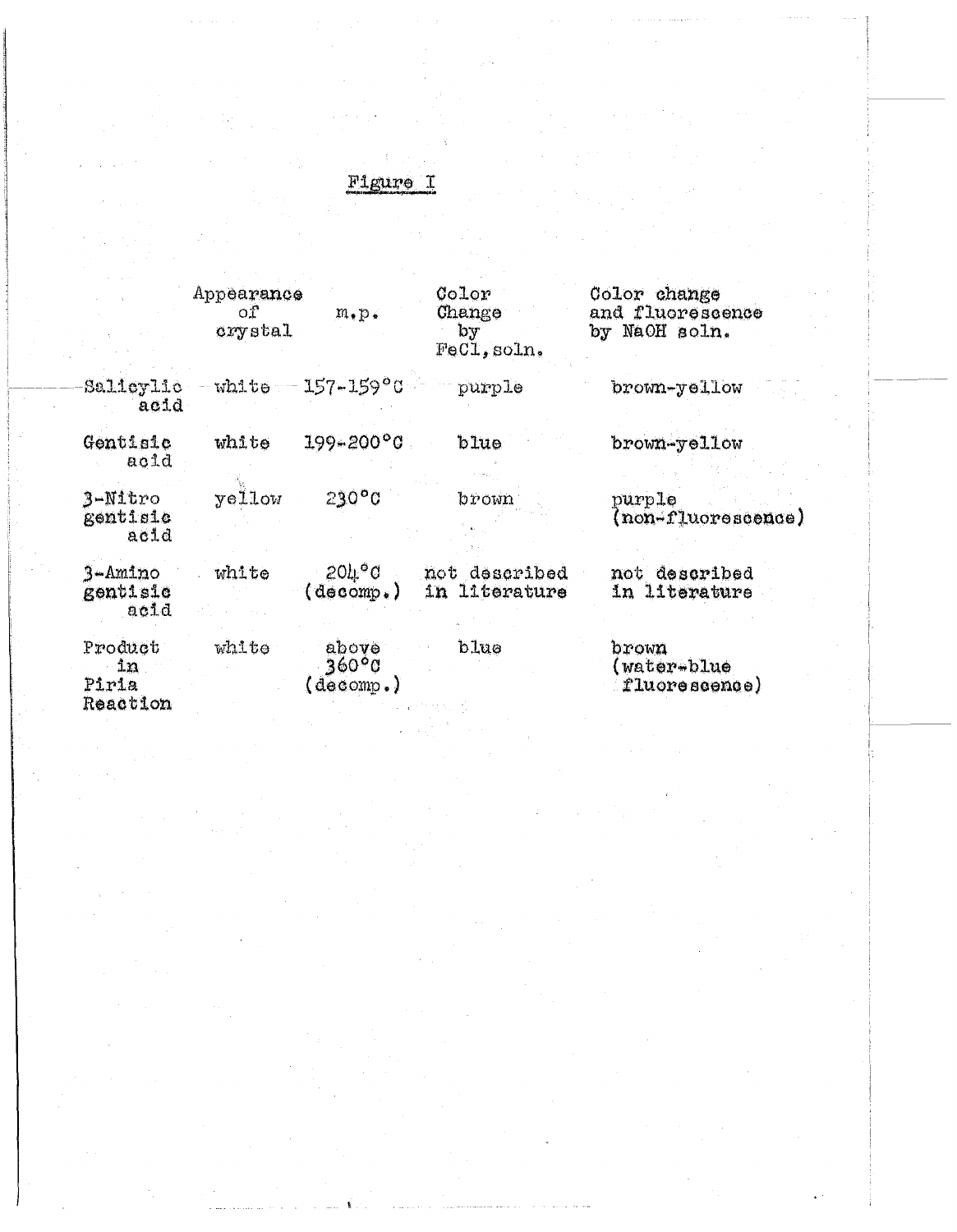In this connection, if we consider the fact that in the Piria reaction if the para-position to the nitro group is not occupied, the sulfon group has a tendency to attack there; we can then presume in this case of 3-nitro-gentisic acid that the position of the sulfon group may be the para-position as follows:

 $M_2$  or  $M_2$  or  $M_3$  or  $M_4$  or  $M_5$  or  $M_6$  or  $M_7$  or  $M_8$  or  $M_2$  or  $M_3$  or  $M_2$  or  $M_3$  or  $M_4$  or  $M_5$  or  $M_2$  or  $M_3$  or  $M_4$  or  $M_5$  or  $M_2$  or  $M_3$  or  $M_4$  or  $M_5$  or  $M_5$  or  $M_6$  or  $M_7$ 

Thirdly, 5-amino-2-hydroxy-x-sulfo benzoic acid, the position of the sulfonyl group being uncertain, which is one of the most closely related compounds to the 3-amino-2,5-dihydroxy-6-sulfo benzoic acid known; it is reported  $(21)$  to have a strong greenlike fluorescence in alcohol solution.

With regard to the alkali fusion reaction, this study has failed to replace the sulfonyl group with a hydroxy group, and there are indications that more severe conditions, namely higher temperatures and longer reaction times, may be necessary to achieve this reaction. On the other hand, if the replacement of this sulfonyl group continues to be found to be difficult, it may be worthwhile to use the alternative procedure referred to at the end of chapter  $I<sub>2</sub>$  to reach the 3-amino-2,5-dihydroxy-6-sulfo benzoic acid. In this case, the procedure of Thiele  $(14)$  (15), (16) in which 2,3,6-trihydroxy benzoic acid was prepared by boiling hydroxy-hydroquinone with a bicarbonate solution, through which carbon dioxide is passed, may be the easiest way to make the trihydroxy benzoic acid.

 $-11-$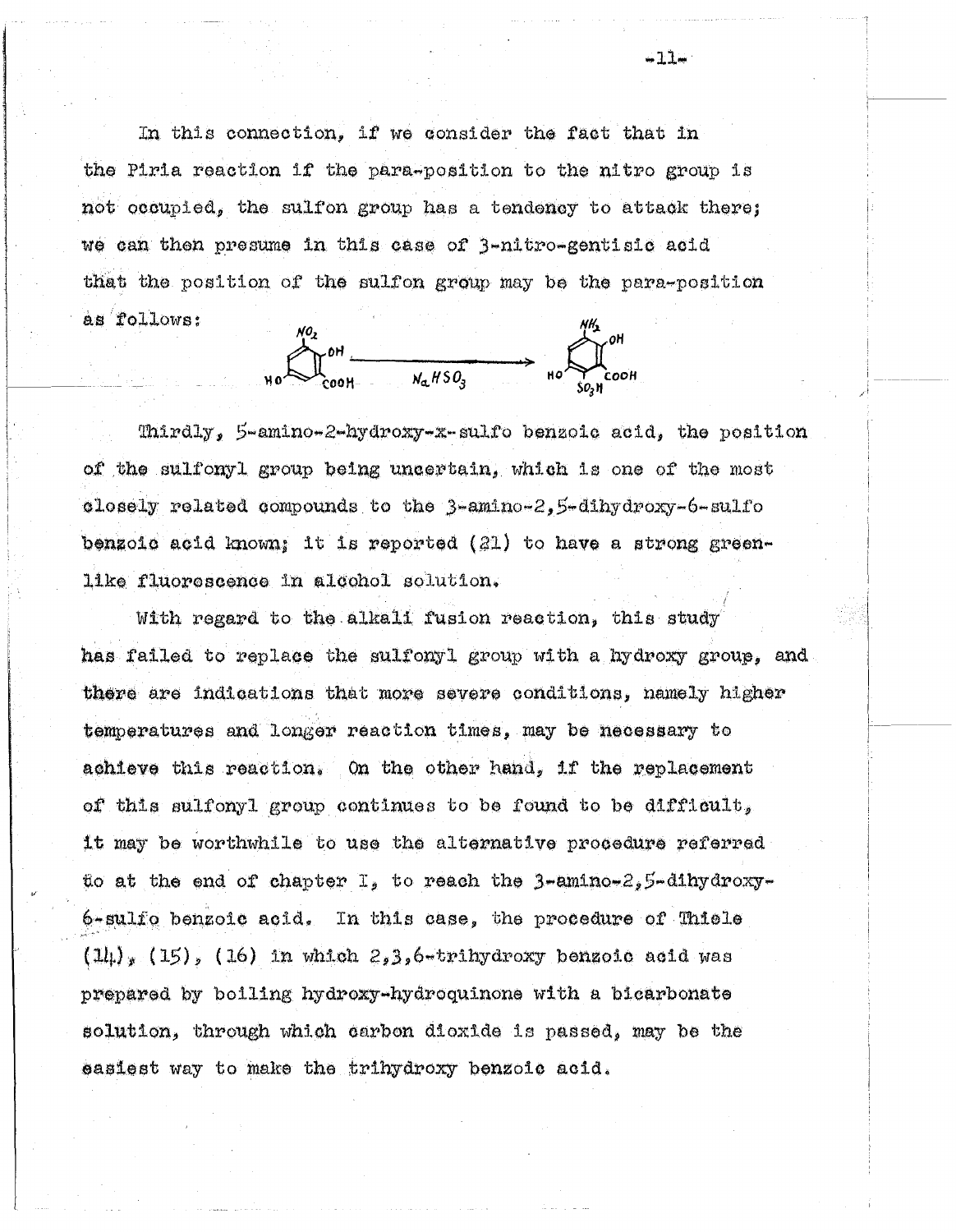Finally, though it has no direct relation to this study, perhaps it may be permitted to suggest here that if the 2,3,6-trihydroxy-3-amino benzoic acid was prepared, we might expect anti-fever and analgesic effects in its derivatives such as 2,5,6-trihydroxy-3-acetamino benzoic acid because its structure parallels seven out of eleven previously noted antinheumatic chemicals such as acetanilide, p-acetylamino phenol, gamma-resorcilic acid, etc.

 $-12-$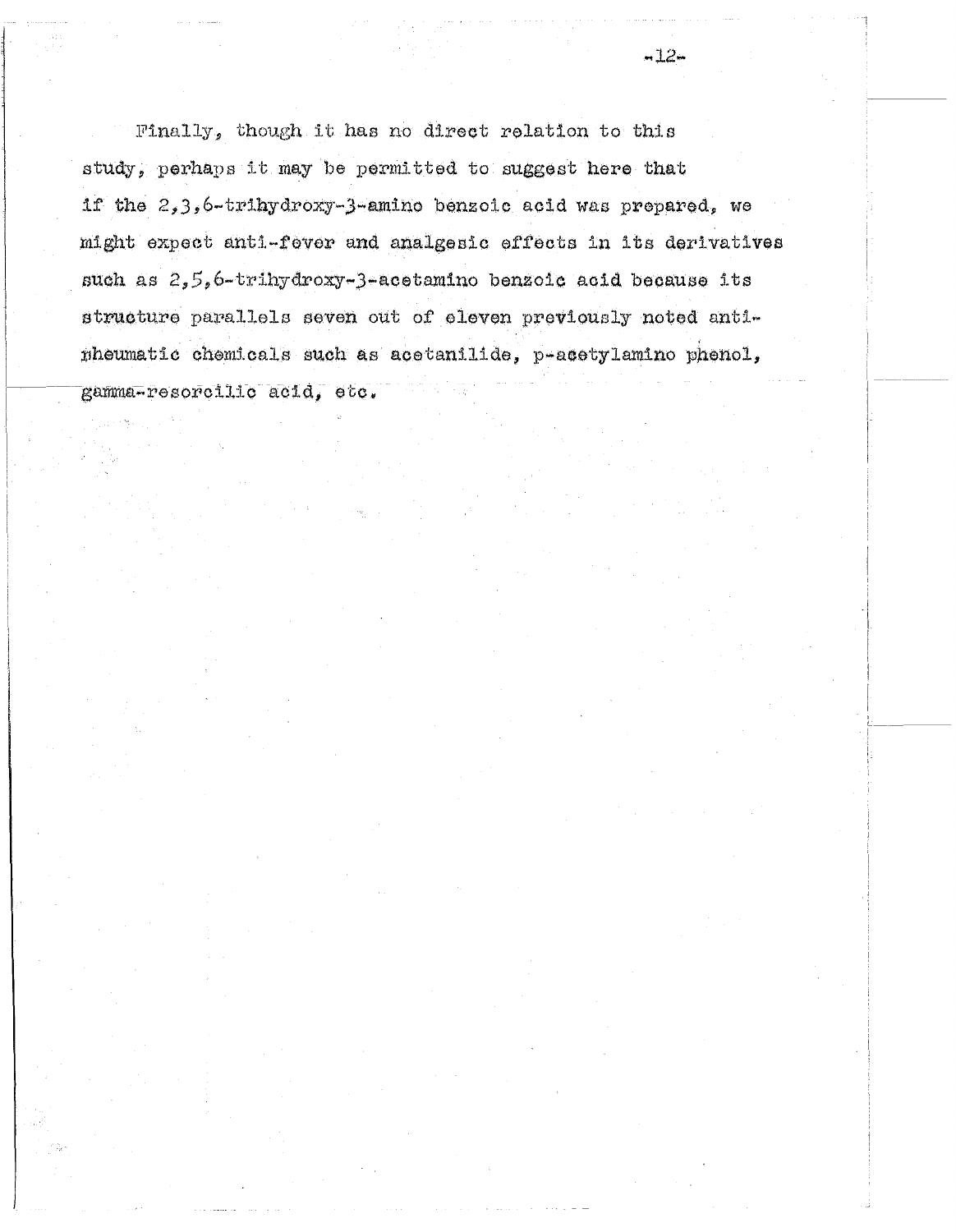### LITERATURE CITED

 $1.$ 

Rhoads; Tetracycline-boronic acid, (Thesis presented to the faculty of the Department of Chemistry, College of the Pacific)  $p. \ \mu$ 

| 2,             | Rall; Journal of the National Cancer Institute 19 number<br>$1, 79-86 (1957)$                      |
|----------------|----------------------------------------------------------------------------------------------------|
| 3.             | Beilstein's Handbuch der organischen Chemie Hauptwerk 10<br>Seite 384 System Nr. 1105              |
| 4.             | Senhofer, Sarlay; Monatscheft für Chemie<br>$2 \, 448$                                             |
| 5.             | Juch; Monatscheft für Chemie 26<br>839                                                             |
| 6.             | Brunner; Liebig's Annalen der Chemie 351 321                                                       |
| $7\star$       | Hemmelmayr; Monatscheft für Chemie<br>819<br>$-34$                                                 |
| 8 <sub>1</sub> | Beilstein's Handbuch der organischen Chemie Erganzung 1,<br>10 Seite 184                           |
| 9.             | Klemenc; Monatscheft für Chemie 33<br>124.7                                                        |
| $10^*$         | The Merck Index of Chemical and Drugs, Sixth Edition p.<br>1076                                    |
|                | 11. Hunter; Journal of the American Chemical Society 53 1432<br>(1931)                             |
|                | 12. Lauer; Journal of the American Chemical Society 58 225<br>(1936)                               |
|                | 13. Richter; Organic Chemistry Volume II page III                                                  |
|                | 14. Richter; Organic Chemistry Volume III page 371                                                 |
|                | $15.$ Thiele;<br>Berichte der deutschen chemischen Gesell schaft<br>28 <sub>40</sub><br><u>34</u>  |
|                | 16. Hemmelmayr; Monatscheft für Chemie<br>786<br>3 <sup>2</sup>                                    |
|                | 17. Kreuchunas; Journal of the Organic Chemistry 21 368 (1956)                                     |
|                | 18. Beilstein's Handbuch der Organischen Chemie Erganzung 1,<br>$13-14$ Seite 678, System Nr. 1911 |
|                | 19. Hemmelmayr; Monatscheft für Chemie, 35 5                                                       |
|                |                                                                                                    |
|                |                                                                                                    |
|                |                                                                                                    |